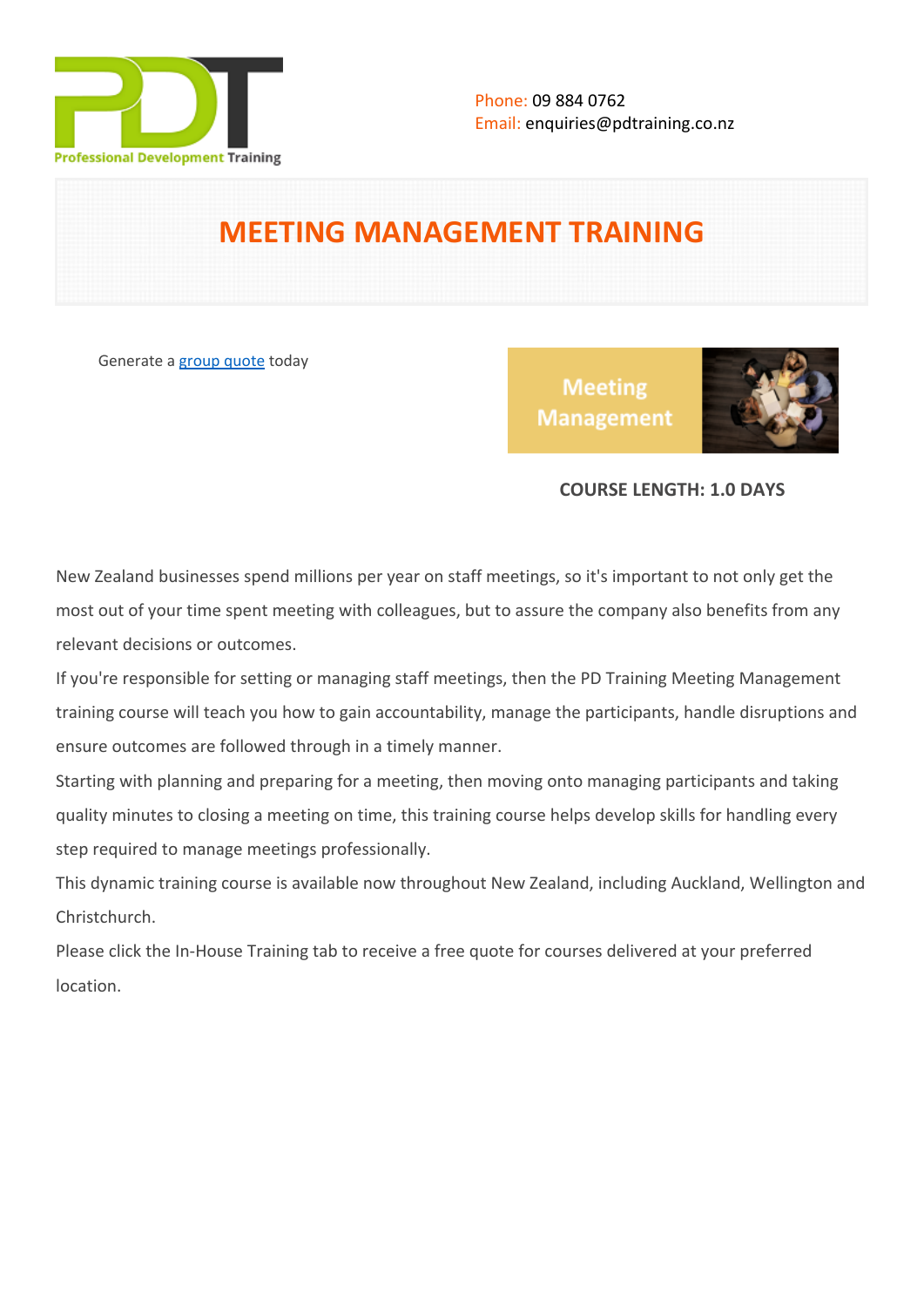#### **MEETING MANAGEMENT TRAINING COURSE OUTLINE**

#### **FOREWORD**

A University study has shown that companies are wasting huge amounts of money on inefficient meetings.

The study conducted by the University of South Australia discovered that one in three workers admitted to falling asleep in meetings while 87% said they daydream and 26% said they did other work.

Professor Terry Robbins-Jones, head of the University's School of Accounting and Information Systems says "People spend well over 50% of their time working with other people - making it the single most expensive activity in the business world - and yet we know nothing about it," he said.

The University of South Australia study found that 46% of executives felt meetings were a good use of time, while 33% felt that - at best - they were fairly productive. These figures suggest that utilising a "meeting auditor" or "collaborative advocate" could produce cost savings and increased productivity benefits.

**This Meeting Management Training Course** will assist participants with the appropriate meeting conventions and protocols to managing formal, informal and e-meetings. Participants will learn to apply tools and techniques in planning, participating in, and concluding successful meetings.

## **OUTCOMES**

**After completing this course participants will have learned how to:**

- Plan & prepare for meetings
- Identify the correct participants
- Gain insight into choosing the right time & place based on meeting type, attendees & necessary outcomes
- Create clear & concise meeting agendas
- Set up meeting spaces for maximum efficiency
- Learn how to incorporate electronic options for remote participants
- Define & assign meeting roles & responsibilities
- Use an agenda for meeting management garnering a desired outcome & accountability
- Chair meetings effectively by dealing with disruptions, professionally handling personality conflicts and taking meeting minutes.

#### **MODULES**

**Lesson 1: Getting Started**

Workshop Objectives

#### **Lesson 2: Planning for the Meeting**

- Who Should Attend?
- Where Should it Take Place?